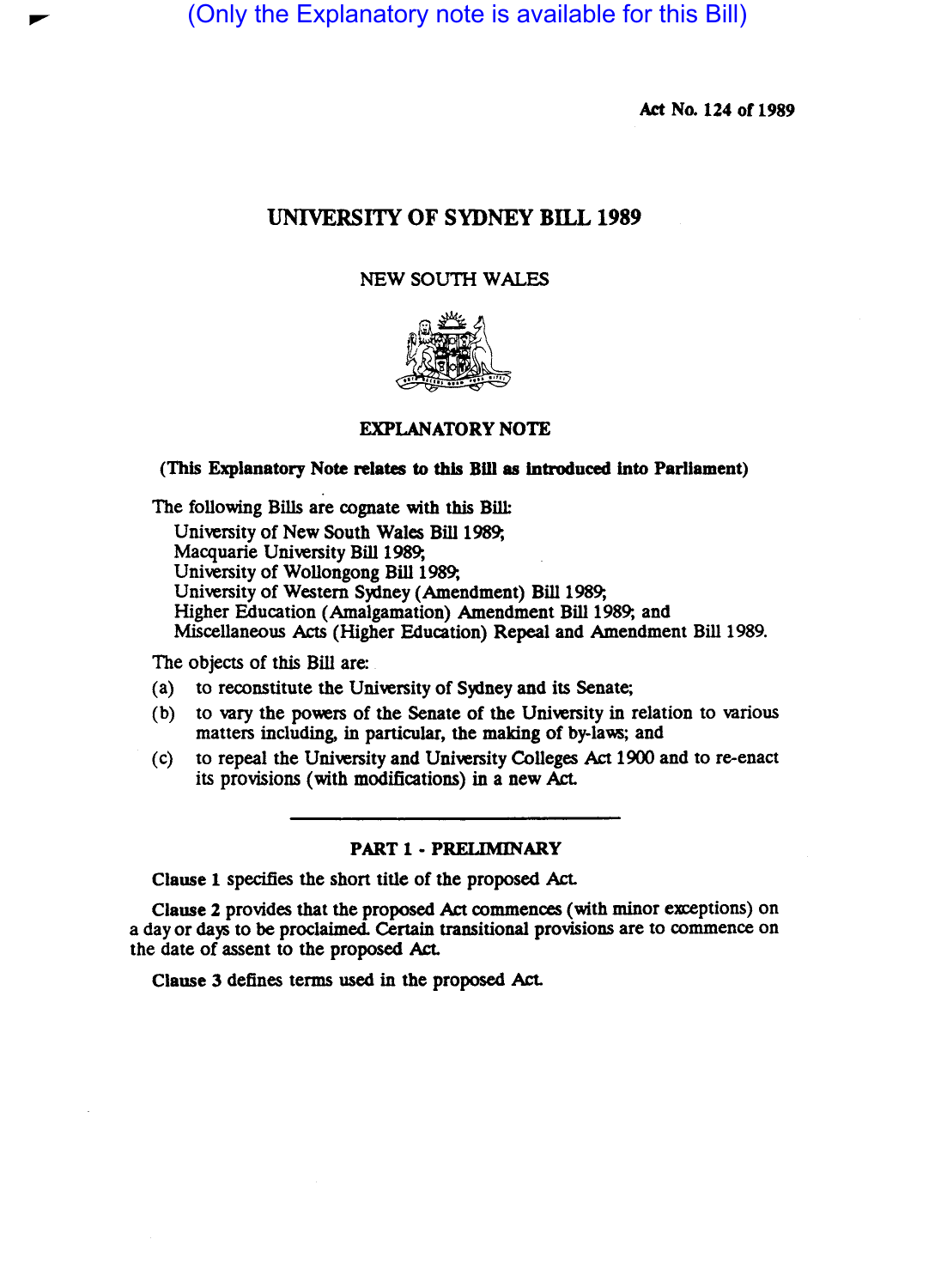#### PART 2 • CONSTITUTION AND FUNCTIONS OF THE UNIVERSITY

Clause 4 establishes the University.

Clause 5 provides for the incorporation of the University.

Clause 6 specifies the functions of the University.

Clause 7 empowers the University, for the purpose of exercising its functions, to provide such facilities for its students as it considers desirable.

#### PART 3· THE SENATE, AUTHORITIES AND OFFICERS OF THE UNIVERSITY

Clause 8 establishes a Senate of the University which is to be the governing authority of the University.

Clause 9 provides that the Senate of the University is to consist of parliamentary, official, appointed and elected members.

Clause 10 contains provisions relating to the Chancellor of the University.

Clause 11 contains provisions relating to the Deputy Chancellor of the University.

Clause 12 provides that the Vice-Chancellor is the principal executive officer of the University.

Clause 13 designates the Governor as the Visitor of the University.

Clause 14 describes the University Convocation.

Clause 15 establishes an Academic Board of the University.

#### PART 4· FUNCTIONS OF SENATE

#### Division 1 - General

Clause 16 invests the Senate with miscellaneous powers relating to academic, staffing and other matters.

Clause 17 permits the Senate to delegate its functions.

#### Division 2 • Property

Clause 18 specifies the powers of the Senate relating to property and places certain restrictions on the Senate dealing with land of the University.

Clause 19 gives the Senate, subject to certain restrictions, the control and management of land of the Crown on which the University is conducted.

Clause 20 provides for the resumption or appropriation of land for the benefit of the University.

Clause 21 provides for the vesting in the University of land of the Crown on which its activities are conducted.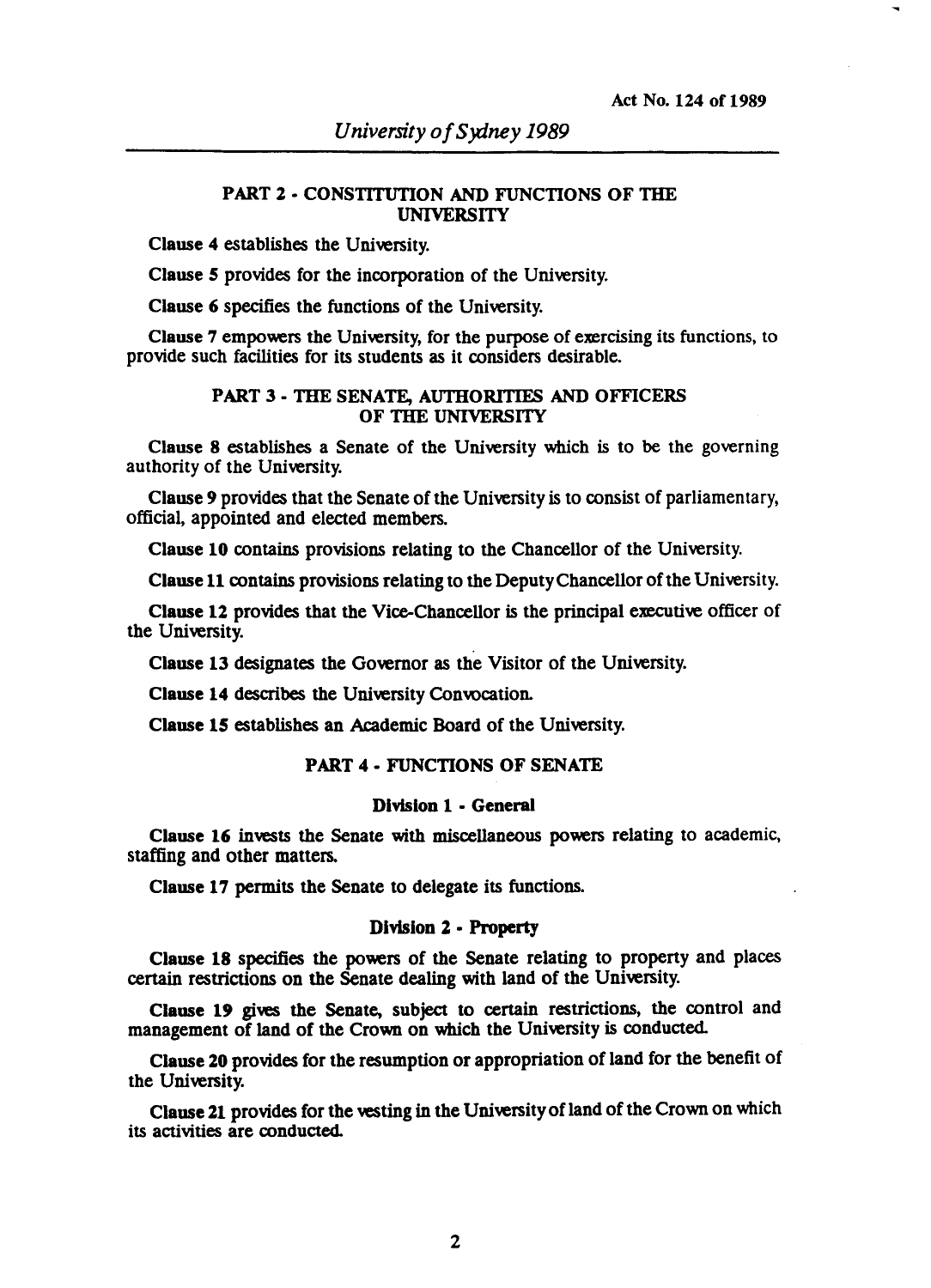#### Division 3 • Variation *01* trusts

Clause 22 defines certain expressions used in the proposed Division.

Clause 23 specifies the trusts to which the proposed Division is to apply, namely. trusts by which property is held by or on behalf of the University, being trusts which, but for the provisions of the proposed Division, are not able to be varied except by order of a court

Clause 24 enables the Minister, at the request of the Senate, to vary the amount of prize money fixed by the terms of a trust where the value of the prize has been so affected by inflation that it no longer reflects the intentions of the donor of the prize.

Clause 25 enables the Minister, with the concurrence of the Attorney General, to vary the terms of any trust to which the proposed Division applies.

Clause 26 enables a trust that has been varied in accordance with the proposed Division to be further varied in accordance with that Division.

## PART 5 • ESTABLISHMENT OF ACADEMIC COLLEGES

Clause 27 provides for the establishment of the Sydney Conservatorium of Music, the Cumberland College of Health Sciences and the Sydney College of the Arts as academic colleges of the University. The clause enables the Governor·in·Council to establish further academic colleges by order published in the Gazette and provides for the vesting in the University of the property of any colleges so established.

Clause 28 enables an advisory council (having between 10 and 20 members) to be appointed for an academic college established under the proposed Part

#### PART 6 • GENERAL

Clause 29 enables the Treasurer, with the approval of the Governor-in-Council, to advance money to the University for its temporary accommodation.

Clause 30 provides for the financial year of the University.

Clause 31 forbids religious or political discrimination in the admission of students, the conferring of degrees and awards and the appointment of staff.

Clause 32 provides for the exemption of persons, on the grounds of conscience, from membership of the body corporate of the University or of Convocation.

Clause 33 enables the re-appointment or re-election of a person to any office under the proposed Act which the person has held and for which he or she is still suitably qualified and eligible.

Clause 34 confers the academic status of Doctor or Master on certain officers of the University (such as the principals of the incorporated colleges) who may not already possess that status and the academic status of Bachelor on certain persons whose qualifications are recognised by the by-laws as having the same rank as that of Bachelor.